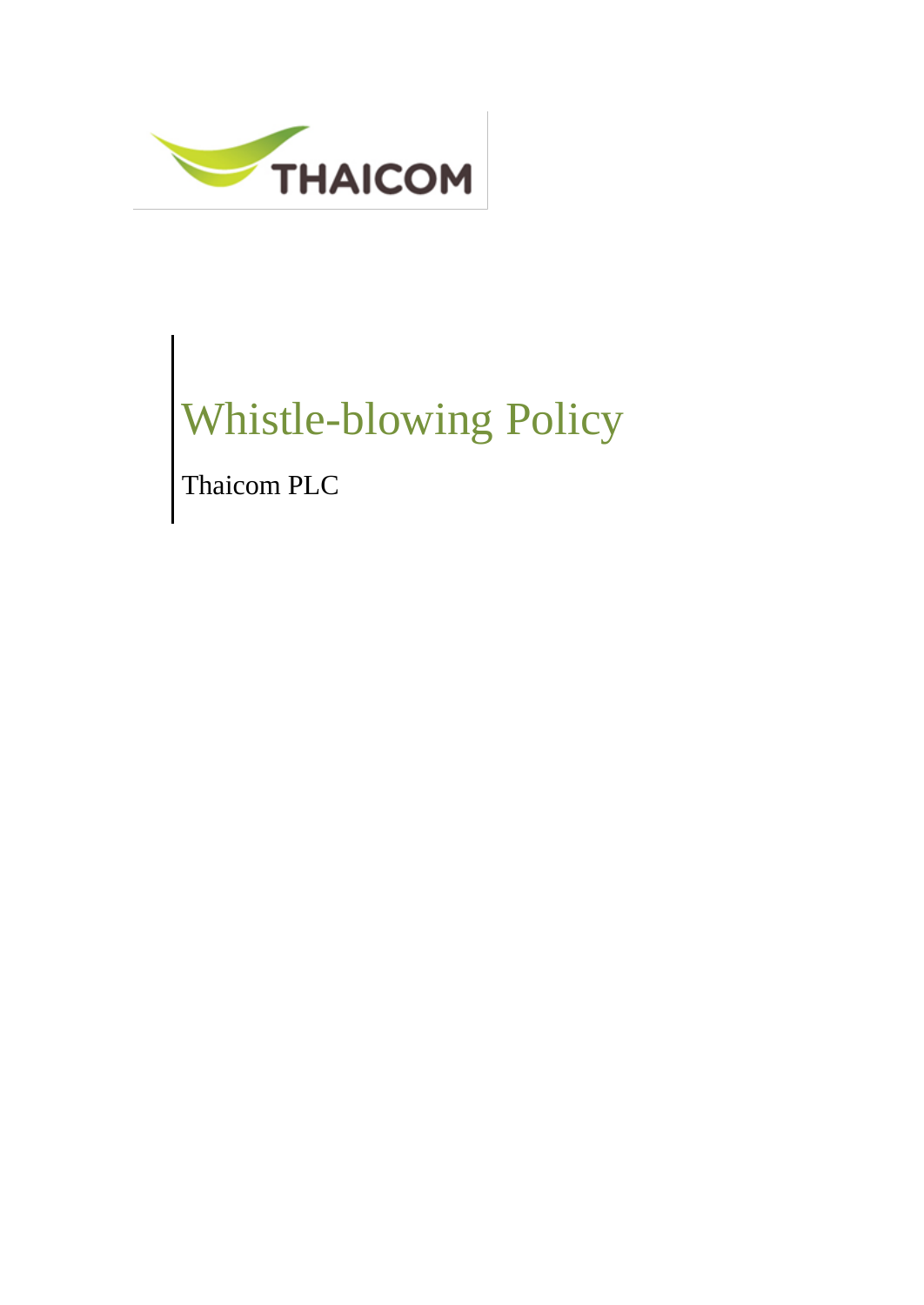## **Table of Contents**

| 3.             |                                                         |  |
|----------------|---------------------------------------------------------|--|
| 4.             |                                                         |  |
| 5 <sub>1</sub> |                                                         |  |
| 6.             | MAKING A COMPLAINT OR REPORTING OF MISCONDUCT OR FRAUD4 |  |
| 7.             |                                                         |  |
| 8.             |                                                         |  |
| 9.             |                                                         |  |
|                |                                                         |  |
|                |                                                         |  |
|                |                                                         |  |
|                |                                                         |  |
|                |                                                         |  |
|                |                                                         |  |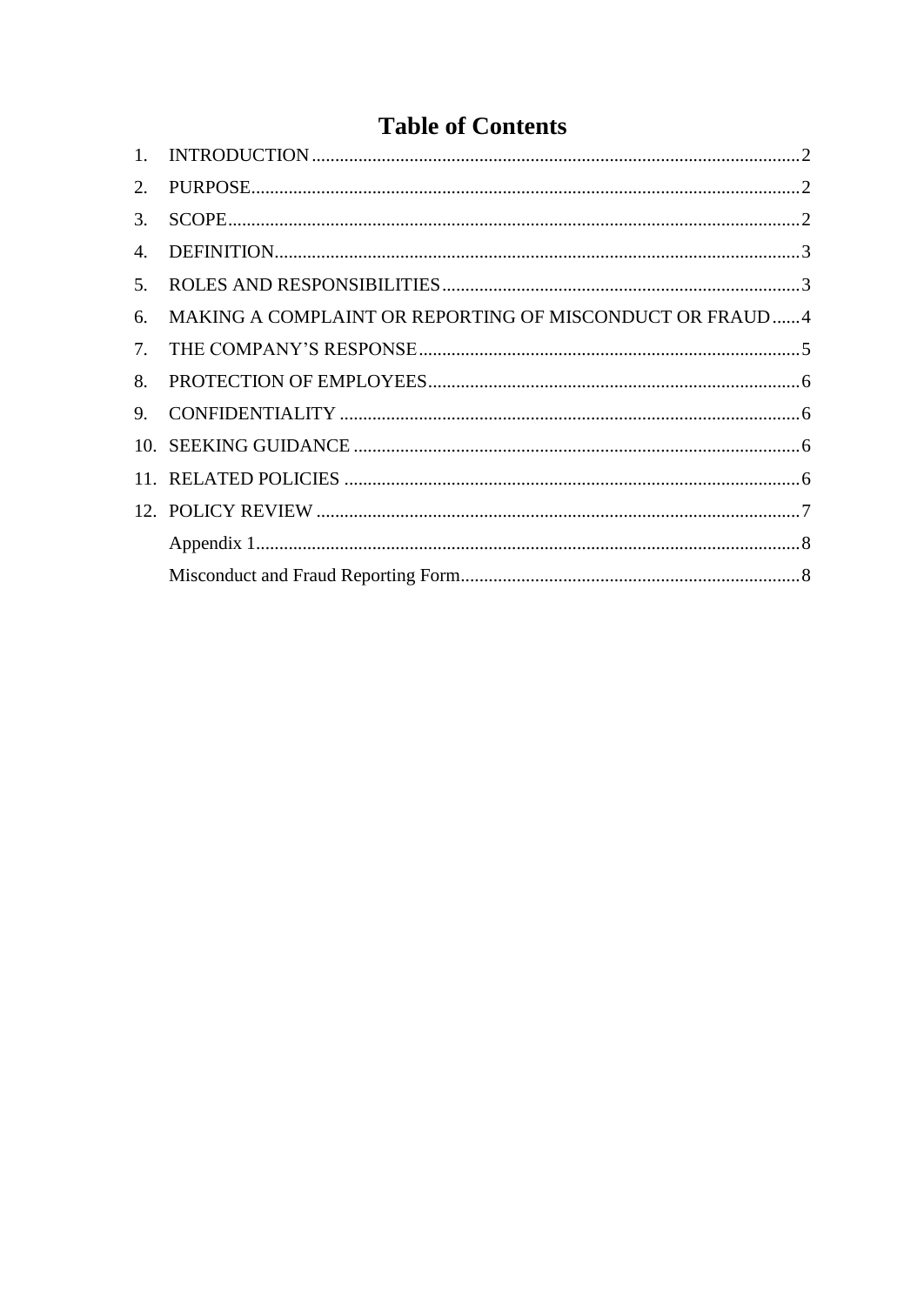# **Thaicom PLC**

### **Whistle-blowing Policy**

### <span id="page-2-0"></span>**1. INTRODUCTION**

Thaicom PLC (the "Company" or "THAICOM") operates its business with adherence to the principles of corporate accountability, authenticity, transparency and in accordance with the specified good corporate governance policy of the Company. The Company believes that Employees of the Company must be fairly treated and expects that its Employees will behave professionally, with integrity and in strict compliance with the code of conduct of the Company.

The Company is committed to protecting its Employees, business operations and property from the risk arising out of any conduct which violates the code of conduct, and any fraud which affects the reputation or the value of the shareholders of the Company. Thus, the Company will not tolerate any wrongdoing or fraud in the company and will enforce disciplinary proceedings and actions against wrongdoers.

### <span id="page-2-1"></span>**2. PURPOSE**

In order to enable the Company to efficiently implement such a policy and its principles, this policy is, therefore, set up with the following objectives:

2.1 To provide the channels for reporting and to encourage all Employees to report any information on misconduct and/or fraud occurring in the Company. This will help encourage staff to report their concerns with confidence.

2.2 To provide protection to Employees who provide information, cooperation or assistance to the Company concerning the misconduct and fraud from any kinds of threats or unfair acts.

2.3 To provide transparent and fair guidelines for investigation of misconduct and fraud.

2.4 To prevent misconduct and/or fraud which may occur in the organization and help detect and reduce damage from misconduct and fraud.

2.5 To enhance the image and good moral values of the Company and its Employees.

### <span id="page-2-2"></span>**3. SCOPE**

- 3.1 This Policy applies to all directors, executives and employees of the Company and the companies in Thaicom Group.
- 3.2 This Policy covers all acts of misconduct or fraud (which have either occurred or are suspected) involving the executives, employees, suppliers of goods and/or services, creditors, customers, business partners, shareholders, directors, and other stakeholders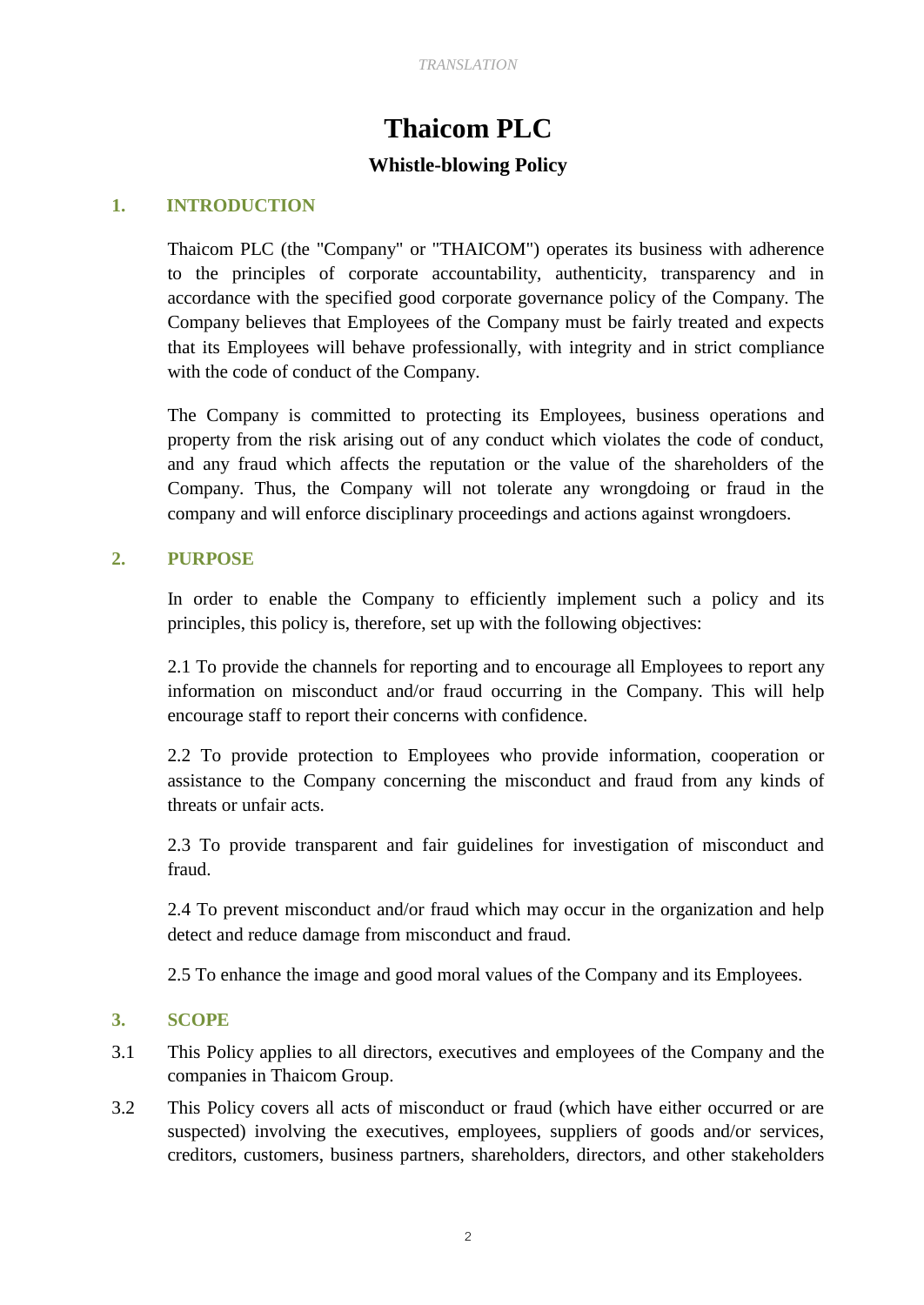who have any kind of business relationship with the Company or the companies in Thaicom Group.

### <span id="page-3-0"></span>**4. DEFINITION**

In this Policy, the words and expressions listed below shall have the meanings hereby assigned to them except where the context otherwise requires.

- (1) "Employee" means regular Employee, probationary Employee and special contracted Employee according to the work rule of the Company.
- (2) "Executive" means an Employee or Employees who have been appointed to any position of responsibility for determining the policy and direction of the Company's business operation and or supervising the compliance with the policy of the Company.
- (3) "Misconduct" means any action or omission by the executives or employees that violates the Company's Code of Conduct and work rules, such as :
	- Disclosure of confidential information other than for the business objectives of the Company;
	- Having serious conflict of interest by regarding his or her own self-interest as an Employee or Executive rather than the interest of the Company;
	- Having carried out any inappropriate act for his or her own or other person's benefit;
	- Disclose or use any confidential business information or trade secret of the Company to seek for his or her own or other person's benefit;
	- Accept or seek for valuables from contractors, suppliers or individuals who provide services or deliver goods to the Company including receiving secret commissions or an "under the table incentive payment";
	- Coercion, harassment, or unfair discrimination against any Employee.
- (4) "Fraud" means an intentional act carried out by an individual or a group of people in order to directly or indirectly gain an unlawful or unfair advantage. Fraud is classified reference to the manual of the Association of Certified Fraud Examiners.
- (5) "The companies in Thaicom Group" means subsidiaries, associates, venture capital investments, or companies in which Thaicom has control, either as the majority shareholder or by legal agreement.
- (6) "Whistle-blower" means any director, executive, employee or other stakeholder of the Company or the companies in Thaicom Group who makes a complaint, or reports misconduct or fraud, or suspicions thereof, in good faith*.*

### <span id="page-3-1"></span>**5. ROLES AND RESPONSIBILITIES**

### 5.1 **Employees.**

5.1.1 Employees have the responsibility to immediately inform his direct superior or use the channel specified in this policy if they witness or have reasonable grounds to believe that an offense or fraud relating to the company executives and Employees has occurred.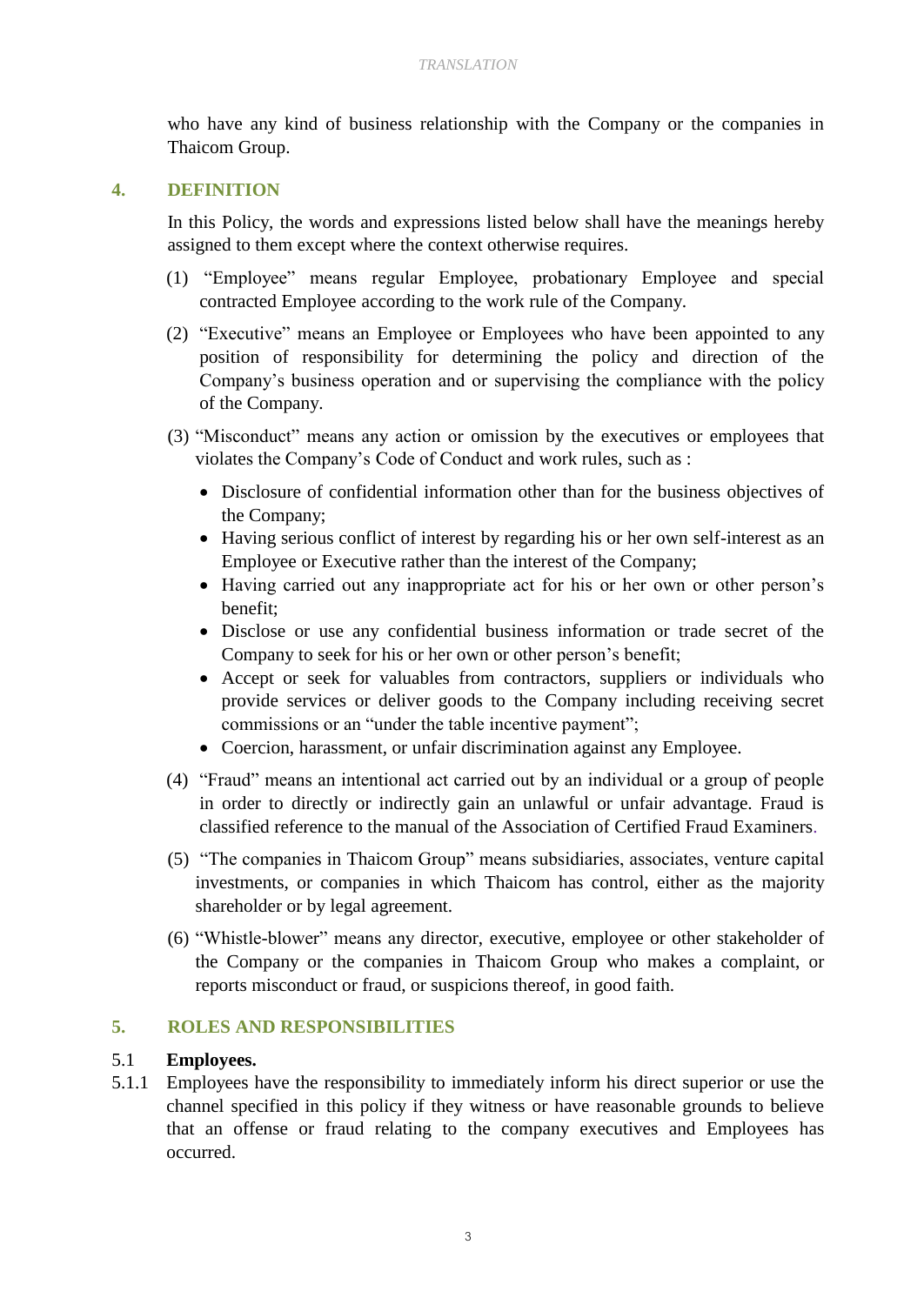5.1.2 Employees must cooperate and assist the Company management or its investigation of the act of misconduct or act of fraud**.**

### 5.2 **Executives and supervisors**

- 5.2.1 Act as good role models as well as encourage their subordinates to comply with the Company's Code of Conduct, work rules, regulations and policies.
- 5.2.2 Promote and establish adequate and effective internal control and risk management systems as well as understand the types of misconduct or fraud that might occur within their departments and be aware of the indicators including the following :

• Executives should understand the nature of any misconduct or fraud that may arise within their own areas of responsibility.

• Executives should be aware of any abnormality that could indicate any misconduct or fraud.

- 5.2.3 Executives should support and cooperate with the Internal Audit Department and Investigation Committee and other appointed departments to investigate any misconduct or fraud.
- 5.2.4 Report any act of misconduct or fraud they may witness or suspect to Internal Audit and Human Resources within seven (7) working days.

### 5.3 **Internal Audit**

- 5.3.1 The Internal Audit Department has the primary responsibility to gather the facts of the misconduct or fraud as set forth in this Policy.
- 5.3.2 Inform whistle-blowers of the progress of investigations and their outcomes.

### <span id="page-4-0"></span>**6. MAKING A COMPLAINT OR REPORTING OF MISCONDUCT OR FRAUD**

The Company considers every Employee responsible for reporting any concerns they have on the question of misconduct or fraud. Any information must be made with honest intent, and not with the intent to pass deliberately false information that may damage or slander the Company and or its Employees. If an Employee passes information with intent to damage or slander, then the Company will take disciplinary action and legal proceeding against that person. If an Employee wants to provide information relating to misconduct or fraud, they must perform the following steps:

- 6.1 If an Employee has any cause for concern over matters relating to misconduct or fraud, they must immediately report their concerns to their immediate line-manager verbally or in writing. If the line manager ignores or dismisses the concerns raised, the Employee must report their concerns to the next level manager. (See Misconduct and Fraud Reporting Form, Appendix A) The Employees must not conduct any investigation or ask any questions about their concerns independently.
- 6.2 If the Employee suspects any Company supervisor or manager is involved in misconduct or fraud, the Employee can report any concerns through the following channels:

6.2.1 Head of Internal Audit: Tel. +662 596 5001 or E-mail: prawink@thaicom.net 6.2.2 Head of Human Resources: Tel. +662 596 5074 or E-mail: pavitn@thaicom.net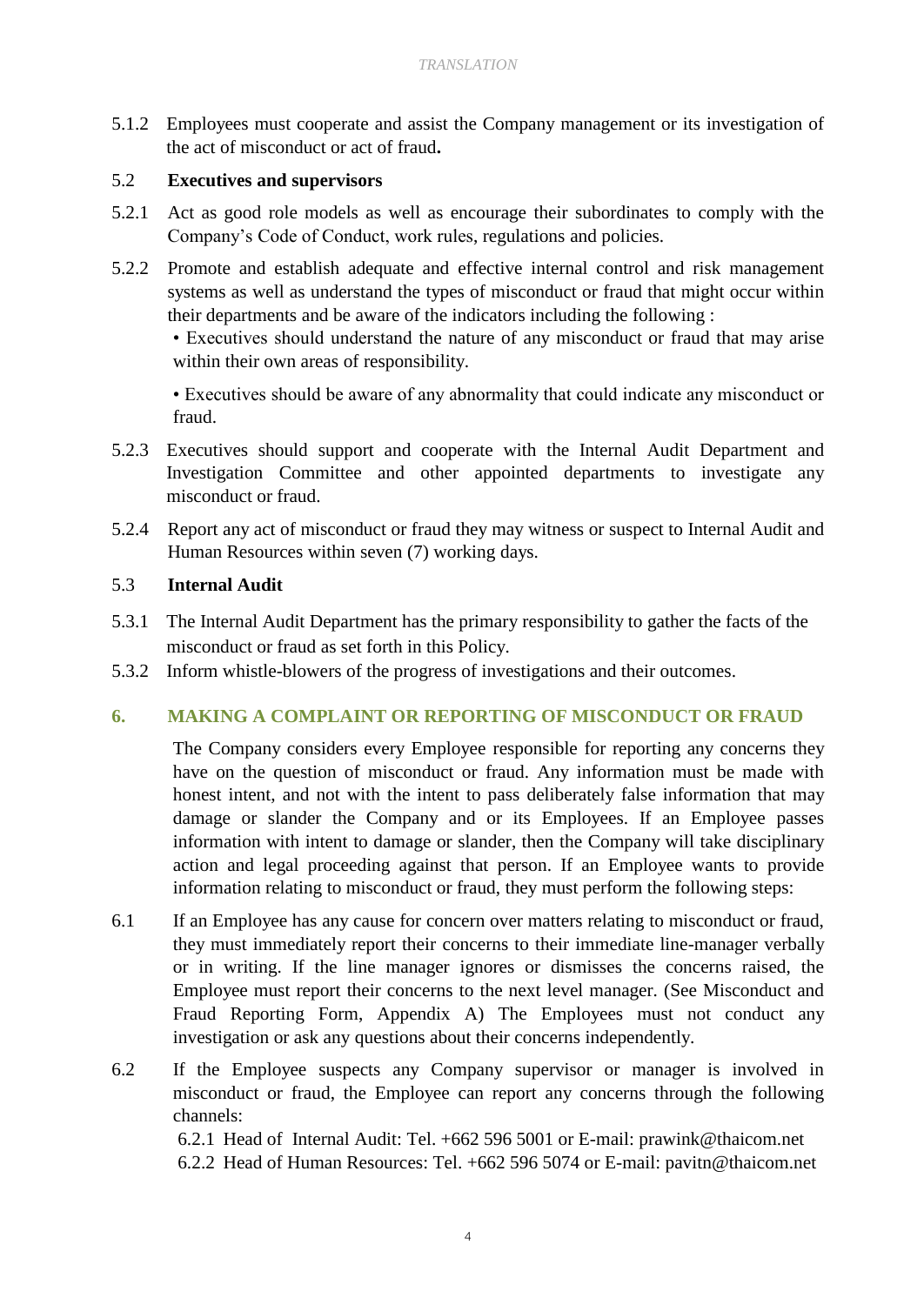6.2.3 Ethics Hotline; on the company's Intranet. Any information is passed directly to the Chairman of the Audit Committee, the Head of Internal Audit and the Head of Human Resources.

6.2.4 Chairman of the Audit Committee or the Board of Directors at the following address:

> Thaicom Public Company Limited 63/21 Rattanathibet Road, Mueang Nonthaburi District, Nonthaburi, Thailand 11000

> > or E-mail: comsec@thaicom.net

In such cases, Employees can disclose their name, address and telephone number if they wish. However, Employees may also choose not to disclose this information.

- 6.3 If an Employee suspects a senior manager at the Dept. Head-level or above, the Head of Internal Audit, or the Head of Human Resources is involved in misconduct or fraud, the Employee should notify the Chairman of the Audit Committee or the Chairman of the Board of Directors.
- 6.4 Responsible Executives noted in Article 6.1 and 6.2, upon receiving notification of misconduct or fraud, must report to the Internal Audit Department of the Company within (seven) 7 working days.
- 6.5 Internal Audit is responsible for registering all allegations and suspicions of misconduct or fraud, and preparing summaries of each case (during and after the investigation) involving the Company or the companies in Thaicom Group, which must be reported to the Audit Committee and the Executive Committee on a quarterly basis.
- 6.6 Whistle-blowers from within Thaicom Group should make complaint or report any act of misconduct or fraud, or suspicions thereof, through their company's channels. However, if the person making the report considers these channels to be inappropriate, he or she can report the matter directly to Thaicom through the channels provided in  $6.2.1 - 6.1.4.$

### <span id="page-5-0"></span>**7. THE COMPANY'S RESPONSE**

- 7.1 The Company will investigate all complaints and reports of misconduct or fraud, or suspicions thereof, independently and impartially in order to obtain sufficient evidence to either substantiate or refute the allegations. If a case is proven, disciplinary action and/or legal proceedings will be taken in accordance with the Misconduct & Fraud Investigation Policy.
- 7.2 The Company will inform the whistle-blowers who have disclosed their names and contact details of the progress of investigations and their outcome. However, the Company may not provide details of the investigation process or any disciplinary action taken if these are deemed to be private and confidential.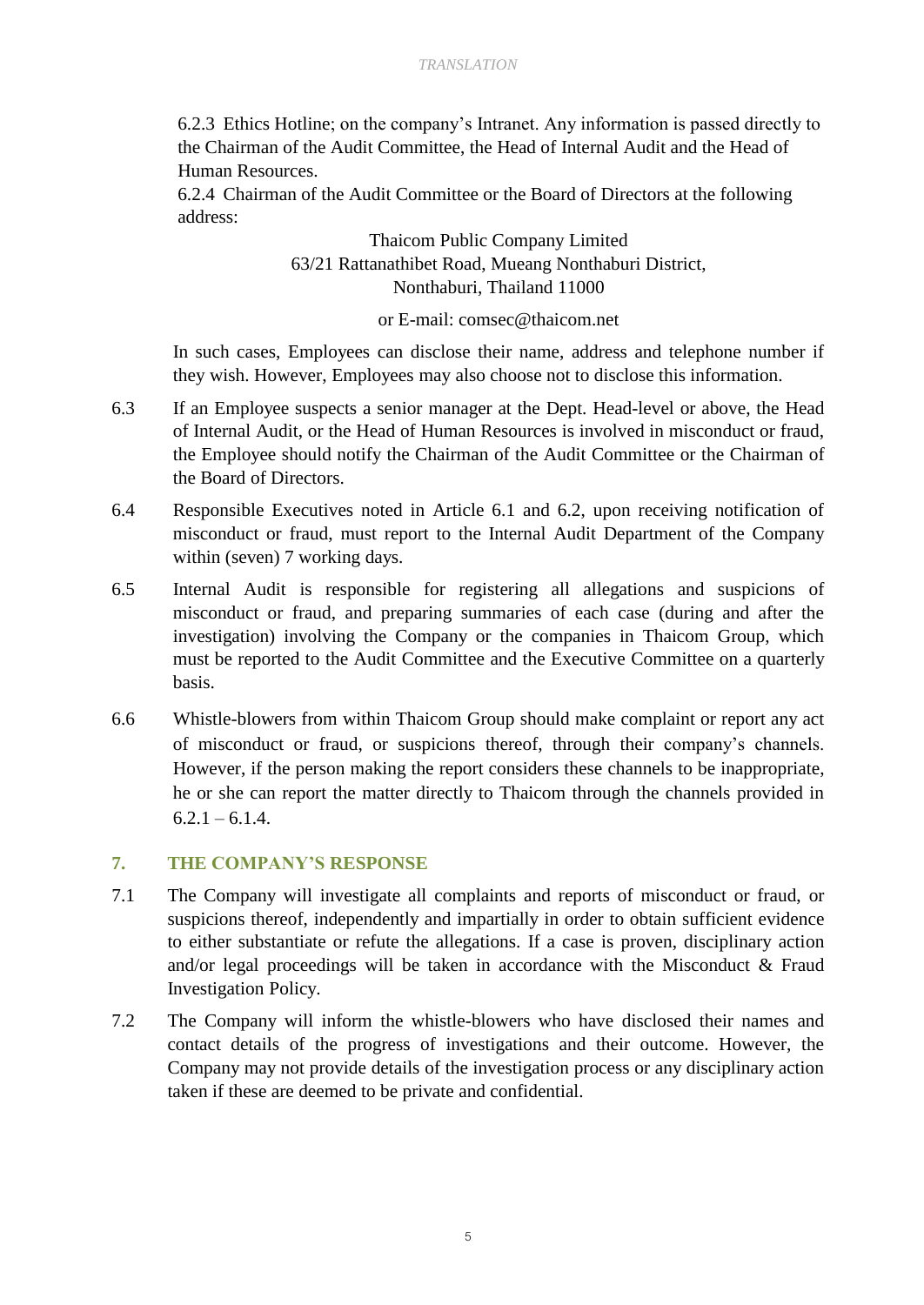### <span id="page-6-0"></span>**8. PROTECTION OF EMPLOYEES**

- 8.1 The Company will not tolerate any intimidation of Employees who provide information for misconduct or suspected fraud, including those Employees who cooperate with or assist in the investigation with honest intent. The company will provide protection and not allow Company Executives to threaten, take any disciplinary action against, or dismiss Employees who provide information during the investigation. The Company will take disciplinary action against any violation of Company Employees.
- 8.2 If an employee is threatened or intimidated in any way, he or she has the right to request the necessary protection. The Company may provide additional protection as required and determined by the severity and importance of the complaint(s). In the event that an Employee is threatened, the Employee must report the incident to the Head of Human Resources immediately, and the Head of Human Resources will serve as a protection officer for the Employee.
- 8.3 In the case of an investigation where the Company conducts an investigation and finds no evidence of wrongdoing, any Employee who has provided information with honest intent will not be subject to any disciplinary action. However, if the investigation finds that an Employee made unfounded complaints, or provided false information or facts that were disparaging or made with willful intent to cause harm to the Company or its Employees, the company will consider appropriate disciplinary action and consequent penalties against the Employee concerned, including, but not limited to, a verbal or written warning, dismissal from the Company or legal prosecution.

### <span id="page-6-1"></span>**9. CONFIDENTIALITY**

- 9.1 All related persons must keep the fraud information and the investigation as confidential and not be disclosed to anyone other than those who have a legitimate need to know.
- 9.2 The Investigation Report may not be disclosed to anyone in order to avoid damaging the reputation of an Employee suspected but subsequently found innocent of any Fraud, and to avoid potential civil liability.
- 9.3 Any employee contacted by the media, investor, or other stakeholders, must response that "I'm not at liberty to discuss this matter" and refer them to the Investor Relations or Public Relations Department.

### <span id="page-6-2"></span>**10. SEEKING GUIDANCE**

If any executive or employee has a question about this Policy, he or she should contact either the Chief Executive Officer or a supervisor, the Head of Internal Audit, the Head of Human Resources or his or her respective business unit.

### <span id="page-6-3"></span>**11. RELATED POLICIES**

This Policy should be read in conjunction with the following documents issued by the Company:

- (1) Corporate Governance Policy and Code of Conduct
- (2) Work Rules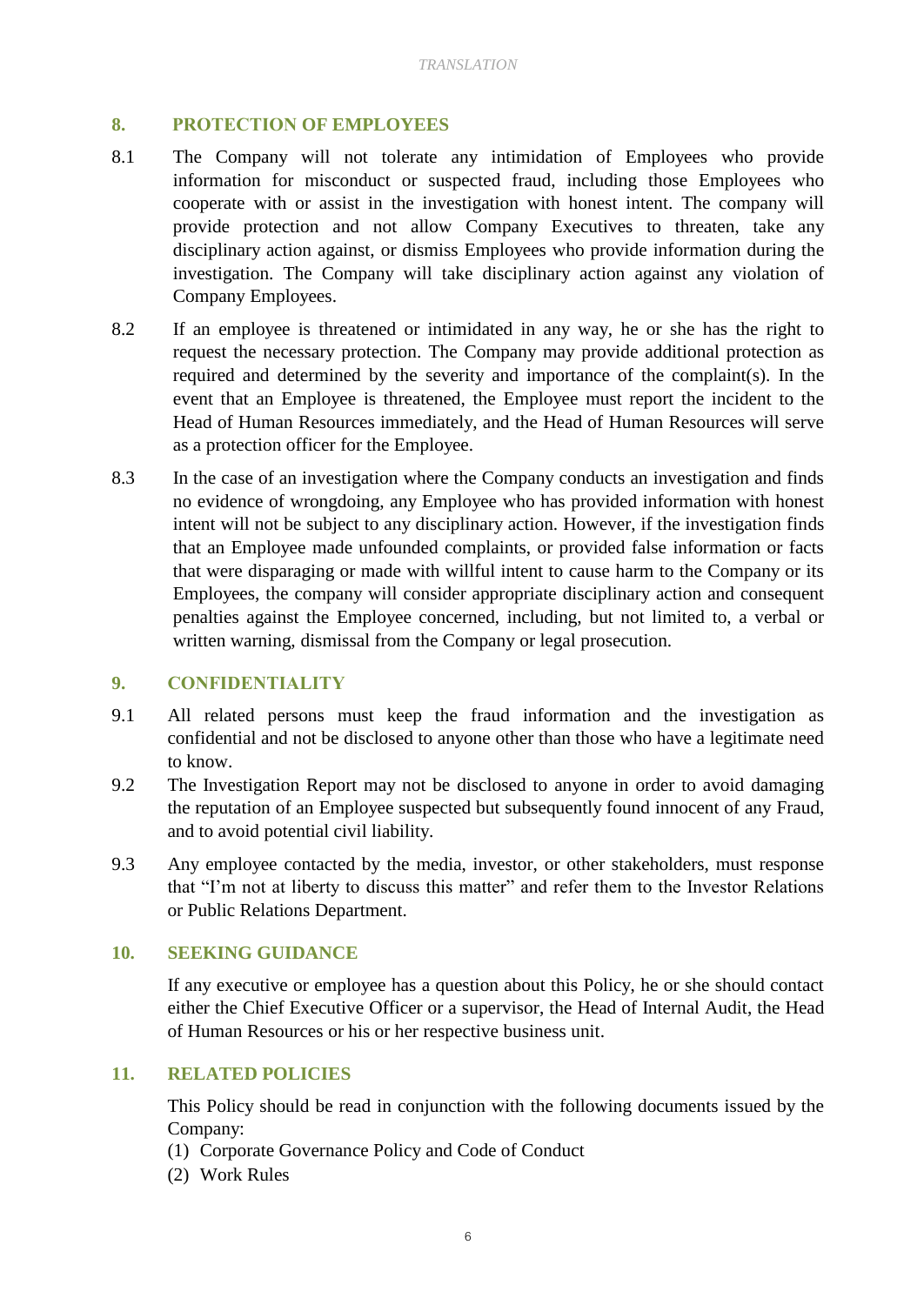- (3) Approval Authority
- (4) Misconduct & Fraud Investigation Policy

### <span id="page-7-0"></span>**12. POLICY REVIEW**

The Internal Audit Department is responsible for the administration and application of this policy. The Compliance Department is responsible for revising this Policy as necessary and appropriate, at least once per year, to ensure it is up to date and complies with all relevant laws and regulations.

This Policy became effective on August 8, 2016.

- Signed -

(Mr. Paron Israsena) Chairman of the Board of Directors Thaicom PLC